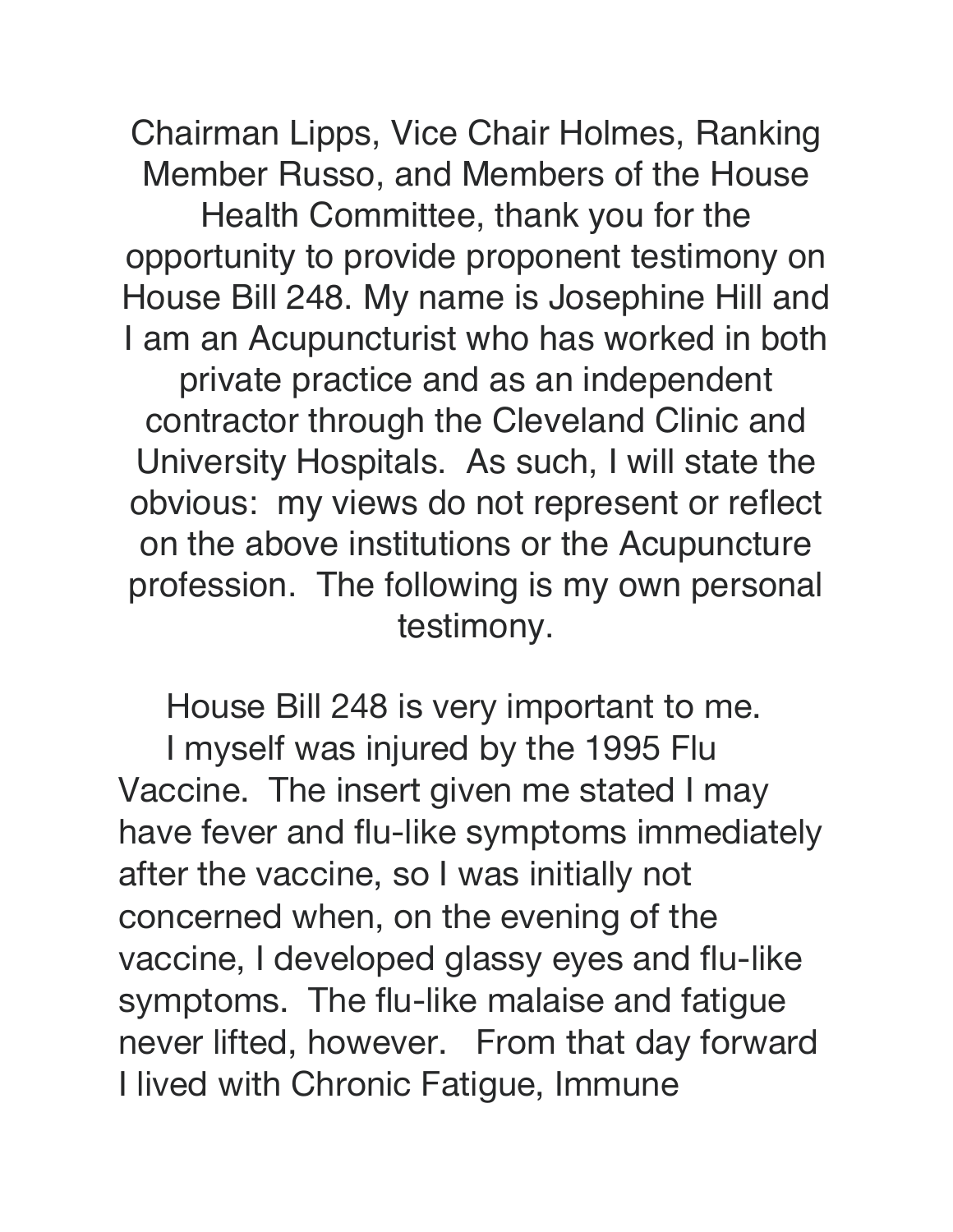Deficiency and pronounced environmental sensitivities. I also developed two Autoimmune Illnesses, and the list goes on. I have spent hundreds of thousands of dollars on alternative medicine over the years, the only source of assistance whatsoever, in an effort to regain my life.

As an Acupuncturist, I have treated patients while working at the Cleveland Clinic and University Hospitals injured by vaccines (one a 65 year old woman who got the flu right after the Flu vaccine, which rolled into Type I Diabetes, that is *Autoimmune Juvenile Diabetes onset* at age 65), and two teenaged girls injured by the HPV vaccine (going from functional young women to living with Chronic Fatigue, brain fog, depression, joint dysfunction and pain).

In addition to the above, in 2003, while visiting my brother in a Richmond, VA V.A. hospital, we passed a very healthy looking young man, seemingly in his early 20s, sitting in a chair in the hallway, staring blankly into space, no responsiveness to us whatsoever.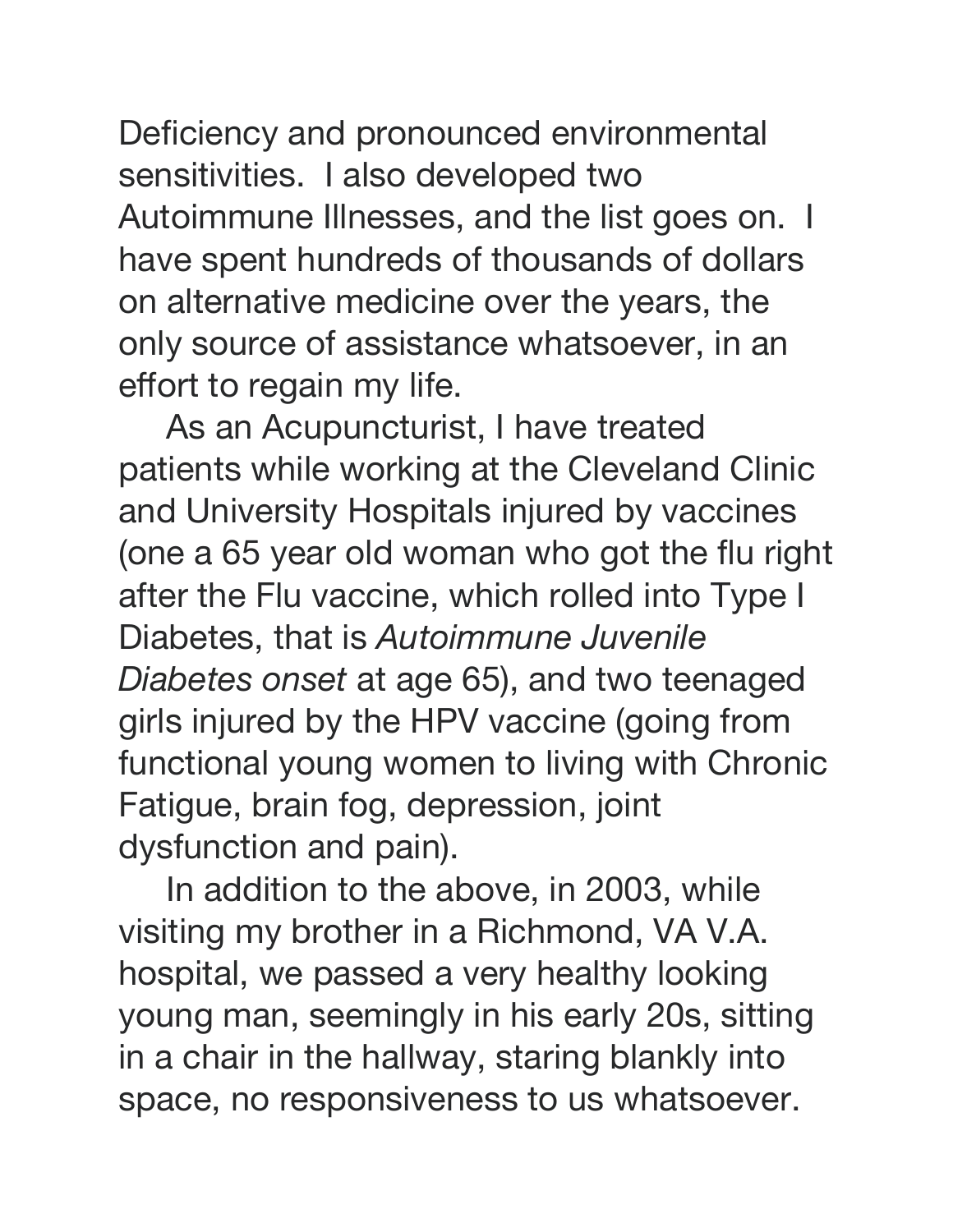The RN escorting us to my brother's room said: "He's been like that ever since the Anthrax vaccine." In 2007, when my sister was in the ICU in Northern VA, one of the RNs stated that the ICU was "filled with people with the flu who had all had their flu vaccine." Since then I have always asked patients who had a bad flu whether they had the flu vaccine that year. Only one in all of these years since had not.

A friend of mine also shared with me this year that 39 years ago her son, at the age of 6 months, within moments of receiving the MMR vaccine, spiked a fever of 104 degrees and went into convulsions on the table. The MDs debated whether to call 911. After over 15 minutes his fever reduced to 100 and the MDs sent her home with him. He displayed developmental delays and ended up on the Autism spectrum.

As of January of this year we have had patient and personal reports of the following in the Cleveland area alone in people after receiving the Covid 19 vaccine: chronic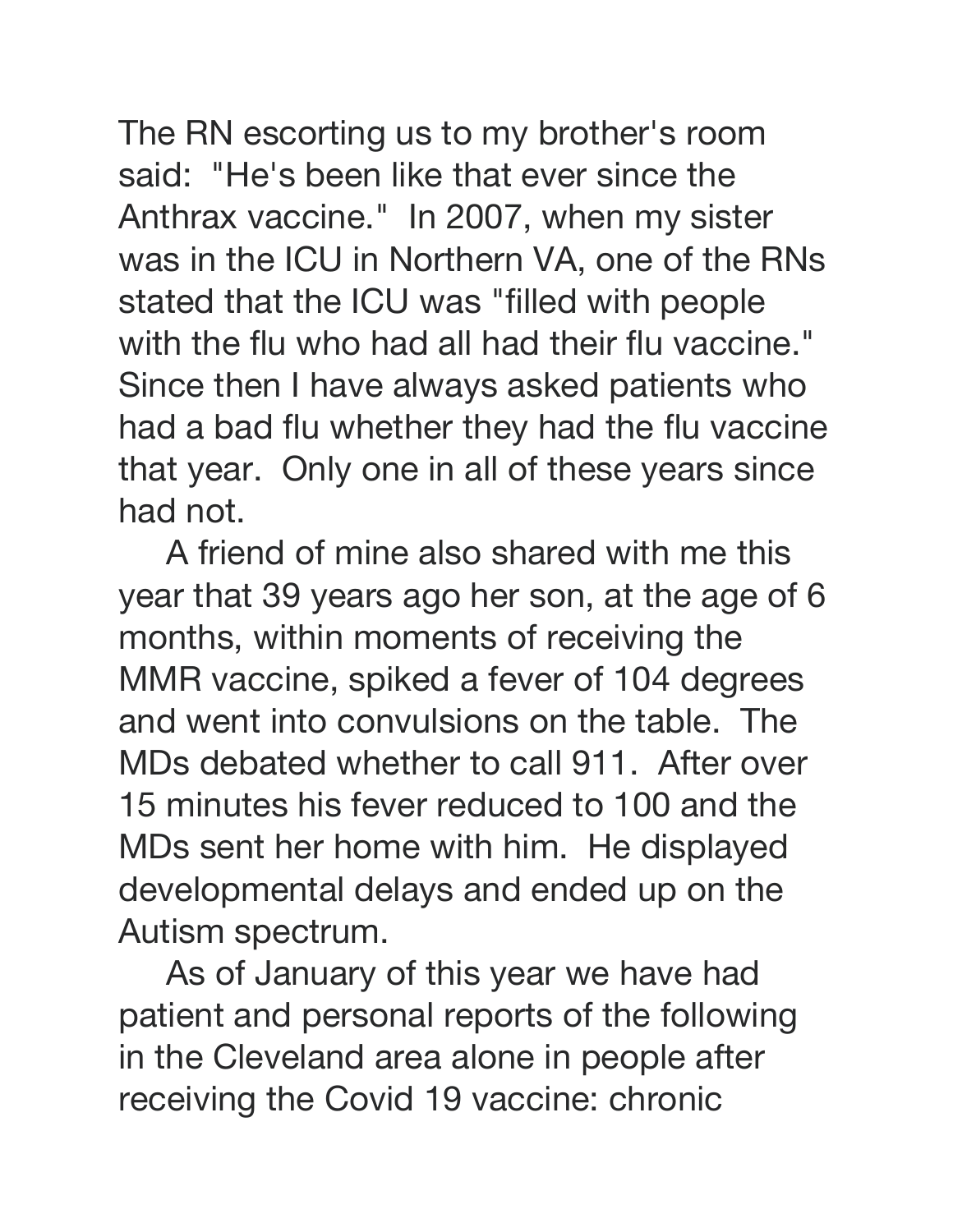headaches, Shingles outbreaks, chronic, unremitting Herpes outbreaks, drastic worsening of R.A. symptoms, two young women who reported having regular menses until receiving the vaccine, hemorrhaging (bleeding from the eyes, nose and mouth) and two incidences of death from cardiac arrest which occurred within 3 days of the vaccine.

This is why there is such a thing as "vaccine hesitancy." Over decades, the injured and loved ones of the injured have spread the word and many have become activists. There is no Bandaid hesitancy because no one has ever been injured or died after applying a Bandaid. Vaccines are not appropriate for all people any more that an aspirin is appropriate for all people.

We are entering truly dangerous times if Brave New World Medicine, Medicine as an arm of the State, scapegoating and bullying of the unvaccinated is to become the norm. This will be the new segregation. Where will it end? Quarantine camps?

I am fully in favor of *safe immunizations*. If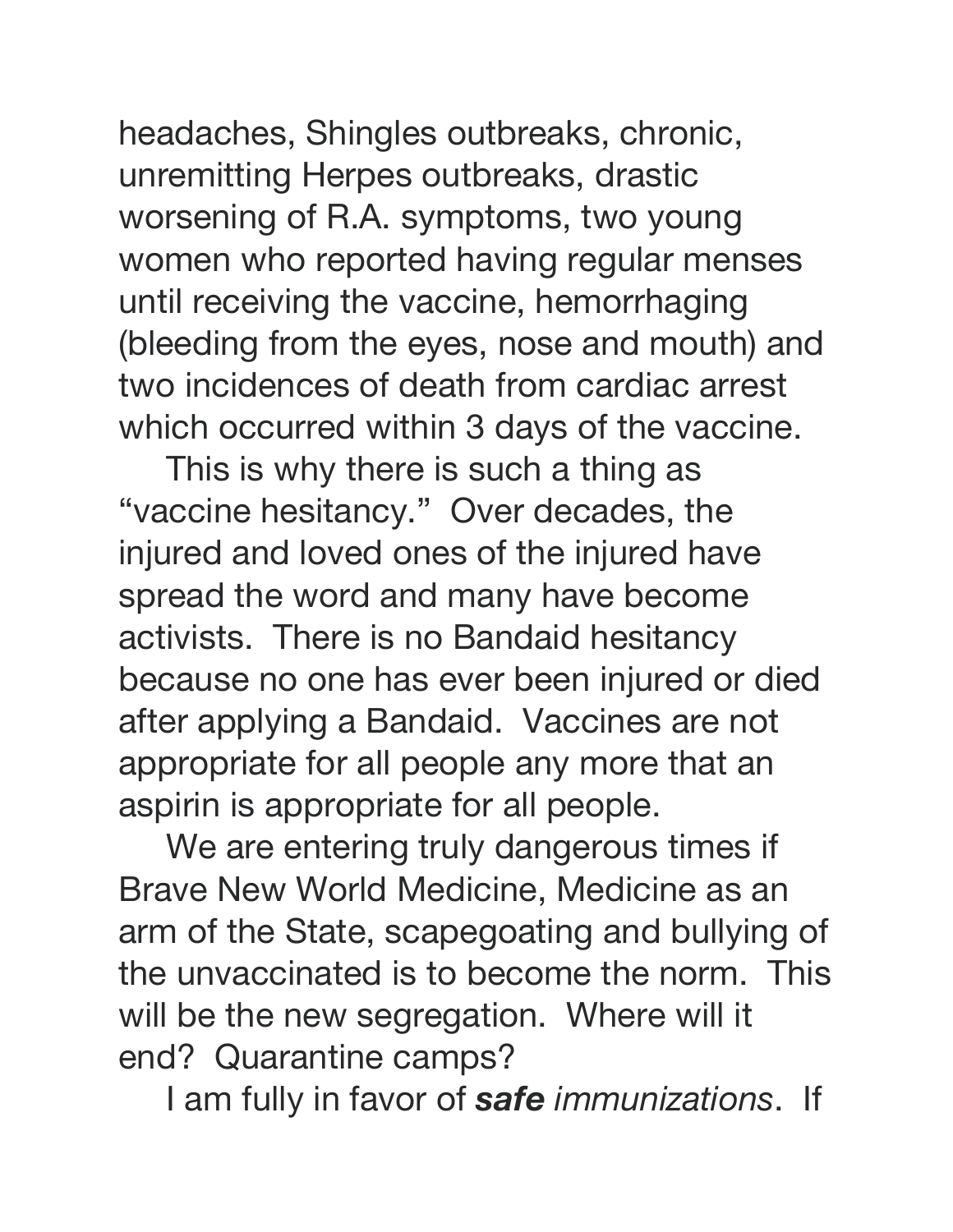you will take the time to look up the Vaccine Adverse Event Reporting System (VAERS) chart via the CDC, I would hope you would see this particular vaccine is far from safe. As of 8/6/21, 12,791 deaths following the Covid 19 vaccine have been reported (many occurring within 2-3 days of the vaccine and include youth, ages 12-25); 77,490 serious injuries reported.

First of all, we need safe immunization technology, that does not kill or do harm. Do we not usually care, as a culture, when a few people die from Romaine lettuce contamination or faulty auto airbags deploy and kill someone? Would we not expect to hear of this in the media, public warnings issued and recalls of the product enacted?

We have a series of firsts occurring with this particular vaccine: skipped animal trials (humans, now including our youth, *ARE* the animal trial), eradication of the control group (we have a patient in our practice whose husband was in the control group and was vaccinated in early Spring of this year) and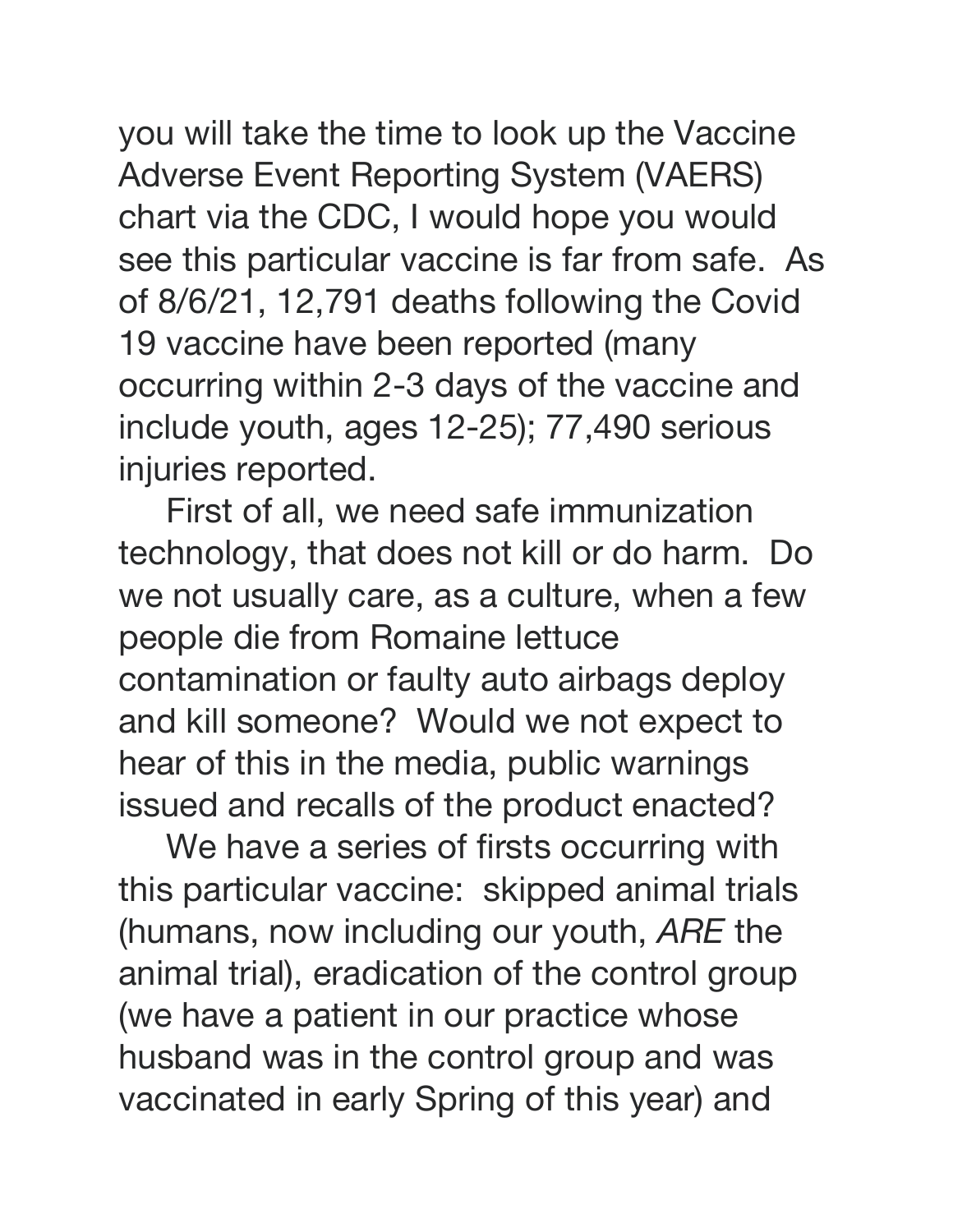extensive suppression and censorship of MDs and successful treatment strategies since Spring of 2020. (See S.5075 Covid-19 Consumer Protection Act passed by our US Congress in late December of 2020. MDs offering empowering medical advice may now be "subject to penalties.") As an MD I know said to me two months ago: "Who would have ever thought it would be against the law to give health recommendations?"

We also have a new gain of function biotechnology, unlike any vaccine to date, dispersed on a widespread scale. All of the above alone fly in the face of ethical scientific and medical practices, yet we have added to that extreme, repetitive pressure and coercion for all of us to submit.

Our founders should indeed have included separation of Medicine and State in our Constitution. Without bodily autonomy and personal sovereignty, we are careening towards a dreadful, Totalitarian future.

*Even if* our global death rates *had been* comparable to the Spanish Flu, would you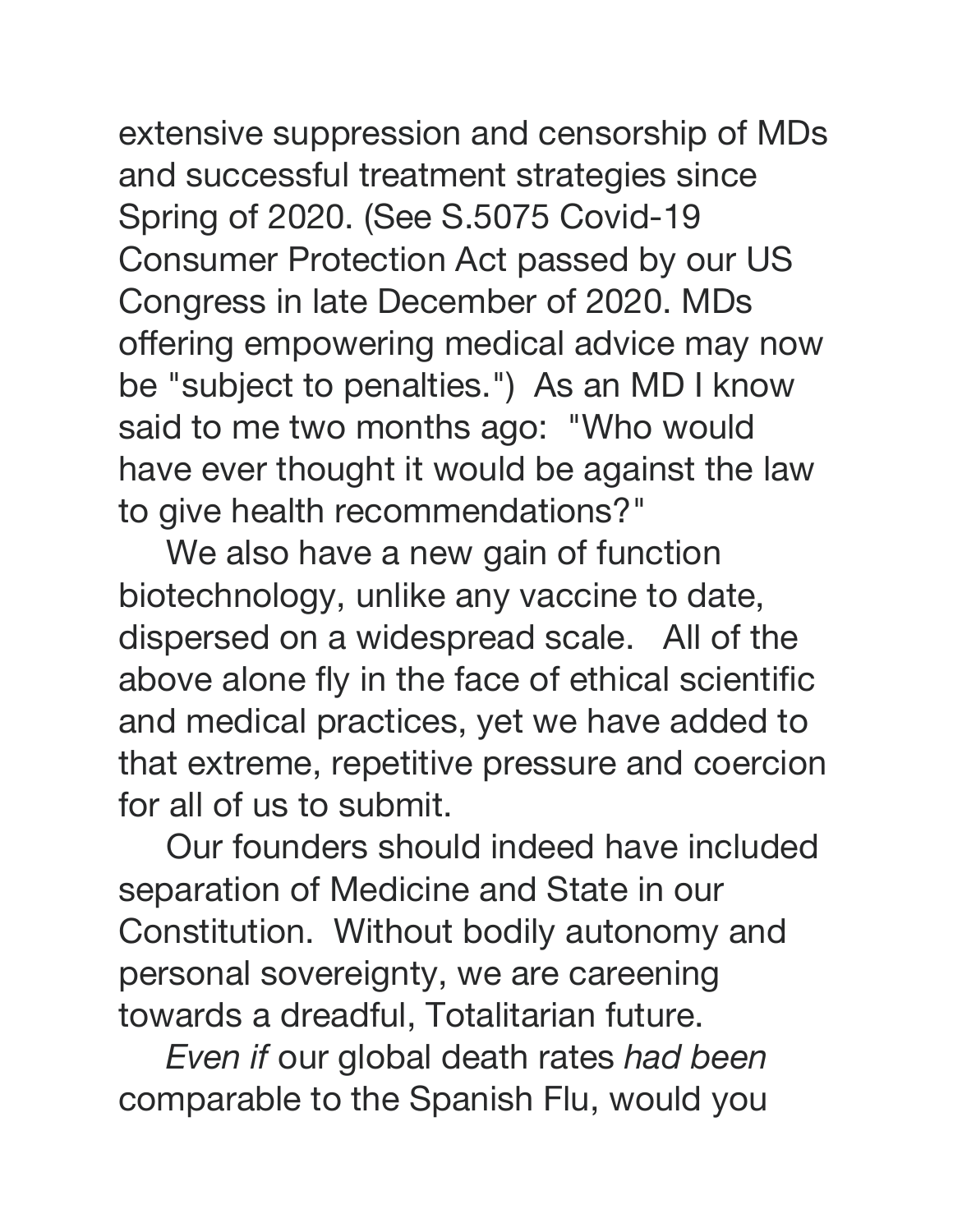have wanted our ancestors to establish a "New Normal" in 1918 as is being posited now as the one and only solution for the entire globe, in order to "stay safe"? Would you have wanted to grow up in such a world, tracked and traced; yourself, your children or elders subjected to mandated medical procedures without willing consent? Living in sterile, rigid, distanced and "contact-less" communities, under centralized command?

I think not. Those of us in this room have been blessed with decades of freedom. Let us bequeath our future generations with even greater freedom for all. Let us also uphold the Nuremburg code which states that: "…the individual should be so situated as to be able to exercise free power of choice, without the intervention of any element of force, fraud, deceit, duress, overreaching, or other ulterior form of constraint or coercion…"

I am profoundly grateful to Representative Gross and the co-sponsors of HB 248. I am also, frankly, crushed and appalled, as a former life-long Democrat (now leaning Left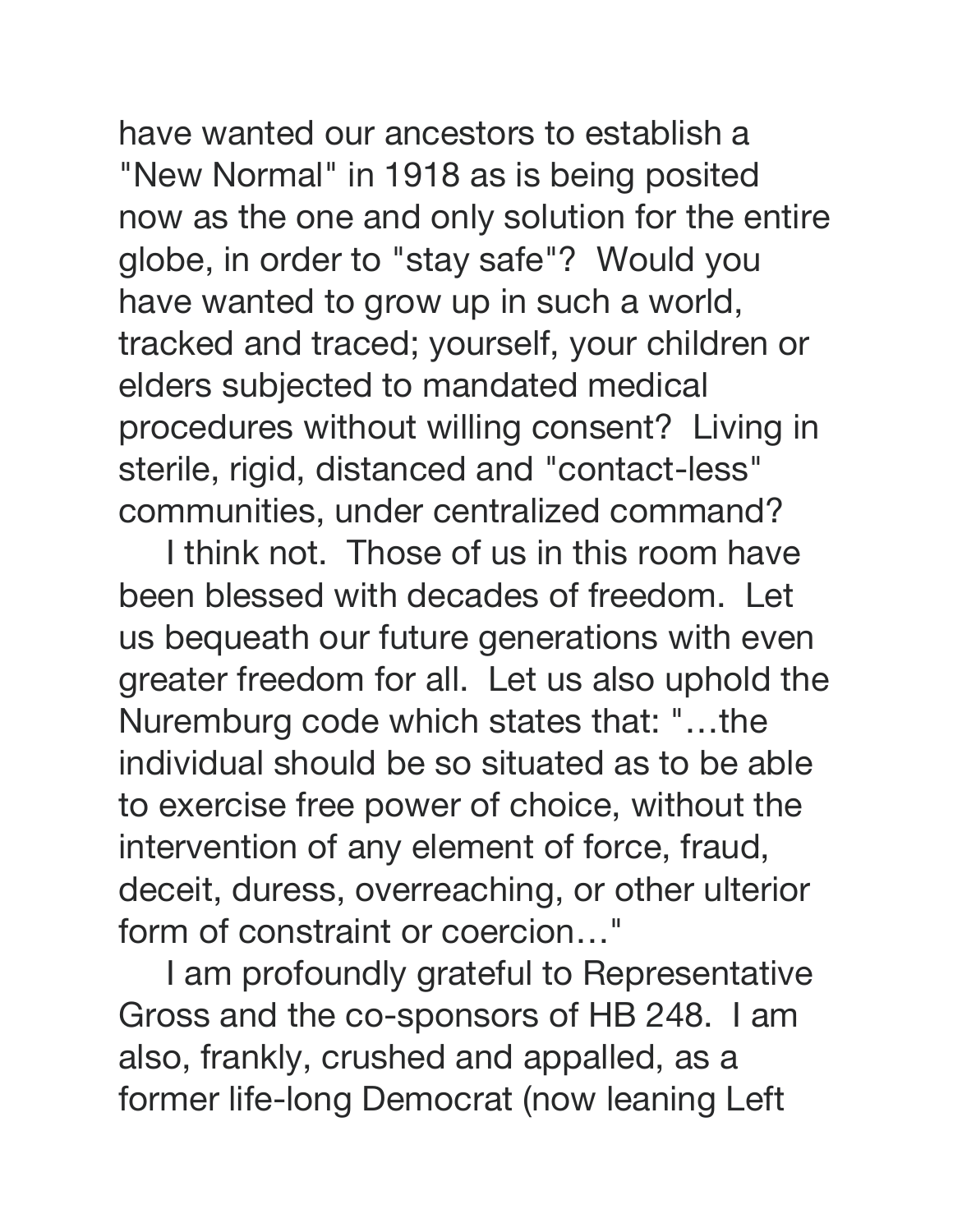Libertarian), that Democrats--the party that claimed to be the people over profit party--are so patently captured and bought off by Pharmaceutical and other global interests, and lock-stepping us rapidly towards centralized control of all aspects of life, the very opposite of grassroots empowerment for and of the people.

We the people are reaching "across the aisle" to each other. We are of all races, faiths, classes, ages, sexualities, political persuasions and nationalities, for this is a global people's struggle as mass protests in other countries show us. We are talking with each other and meeting with each other with a common goal.

We may not agree with each other on many issues. That is diversity-- of culture, of background, of thought. That is pluralistic Democracy.

We do agree, most assuredly, that we will stand up for our freedom and the freedom of our future generations.

Thank you for your time and thank you